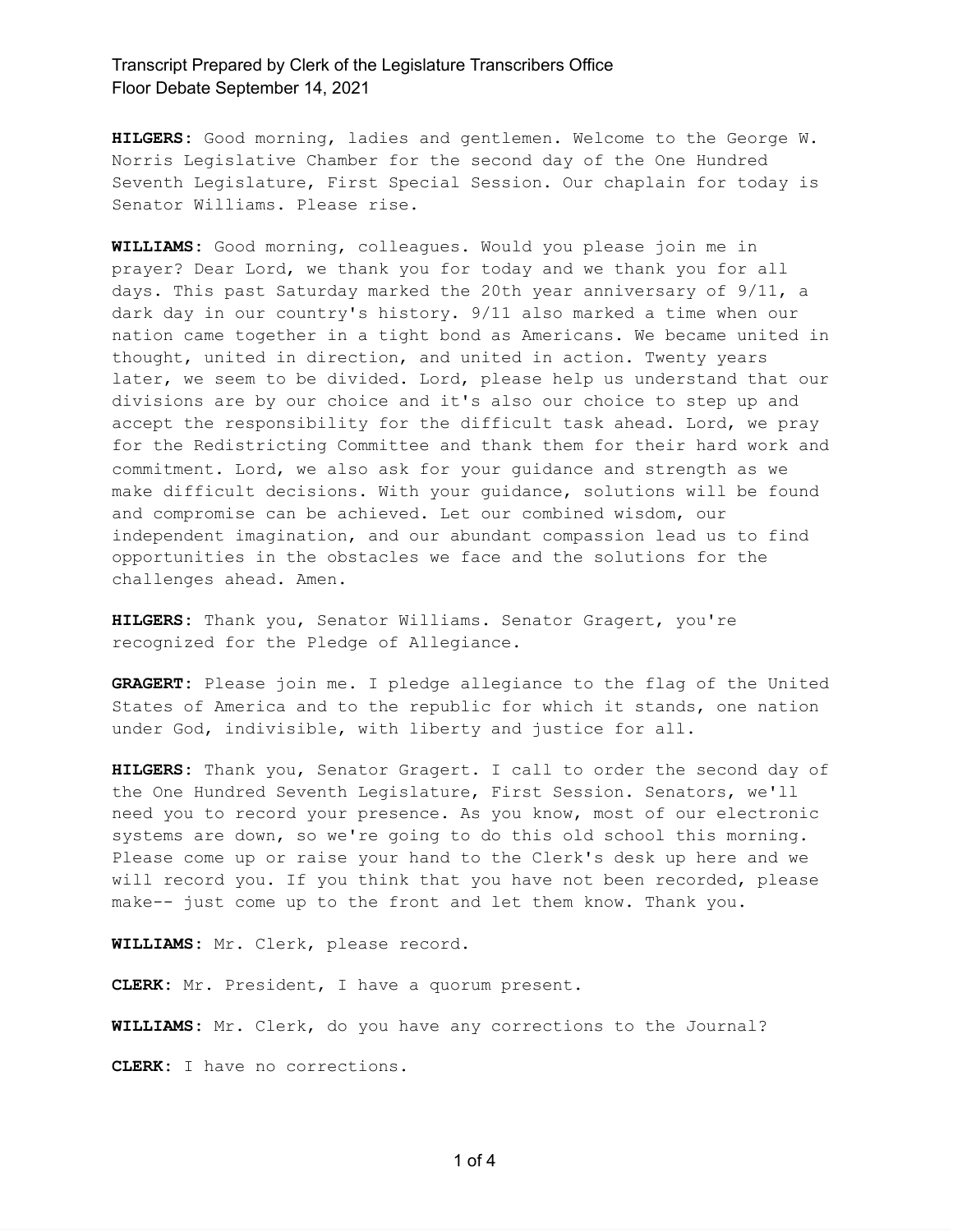**WILLIAMS:** Do you have any messages, reports or announcements?

**CLERK:** Mr. President, I have neither messages, reports or announcements at this time.

**WILLIAMS:** Thank you, Mr. Clerk. Speaker Hilgers, you are recognized.

**HILGERS:** Thank you, Mr. President. Good morning, colleagues. As promised yesterday, I wanted to give you a little bit of a scheduling update. And as a reminder, I appreciate in advance your-- you know, your recognition of the difficult nature of this Special Session and having some nimbleness and flexibility as we proceed. So I'm going to start big picture and then zoom down to this week. So big picture, as a reminder, we are currently scheduled to be done with this Special Session at the end of next week. And I want to make clear that means, really we need to be done with General File at the beginning the first half of next week in order to make that deadline, because you have to take into account your layover day, you have Final Reading, you have layover day, you have Select File and then you have General File. So if you look at the deadline as you work backwards, really General File should be complete in order to make that deadline by the first half of next week. So I think that's really important for everyone to keep in mind since we're not going to start debate until Friday. Secondly, on this-- I have had many people ask me about this Saturday. I'm going to speak with Senator Linehan and Senator Wayne by tomorrow to talk through. And I will tell you that yesterday it was announced the game time for the following Saturday and I want to make very clear that Nebraska football, while very important to us, to the extent it conflicts with our work, our work will take priority. I want to make very clear about that. That being said, if we can accommodate those and make sure that we have everyone here, I think that's most important. So next Saturday there's the game-- game time was in the evening at 6 o'clock. And as you recall, I asked to keep this-- this coming Saturday and the 25th available. So I'm going to speak with Senator Linehan and Senator Wayne, but I just want to preview so everyone knows it very well might be that we'll-- we will be in session next Saturday all day versus this coming Saturday. Just try to give you as much advance notice as possible. As for this week, tomorrow, one note on the agenda. We've been coming in at nine. I anticipate some variation. Be prepared for some variation on starting days to make sure we have enough time to get our debate in. Tomorrow morning we will be checking in at 8:45. The reason is, is because the Redistricting Committee's Lincoln hearing starts at 9 o'clock. So to enable the Redistricting-- Redistricting Committee to come in and check in and still make their hearing, we will be checking in tomorrow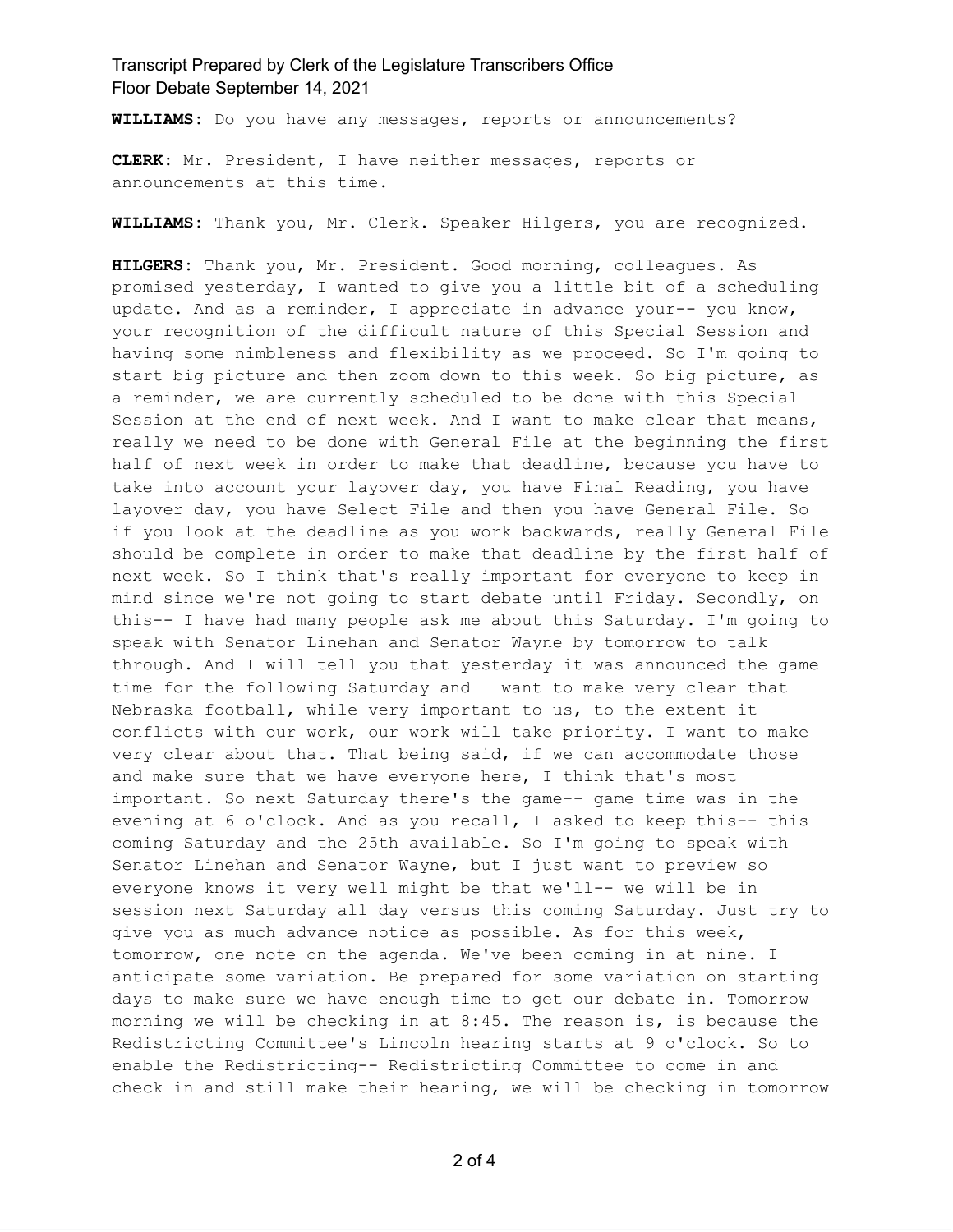at 8:45. We will do no more tomorrow than we have today, which is we will check-in and have some short period for bill introduction. Thursday will be a check-in day. Friday will be a long day. We will have General File. I'm going to speak with Senator Linehan and Senator Wayne after the least-- the first hearing, the first couple of hearings to get a sense of what might come out Thursday from Exec. My-- what I anticipate, although we can't be sure until the hearing start, is that we will take on the maps that have fewer districts. So that would be something like the congressional map on Friday. But again, I need to confirm that with the Redistricting Committee before and the Chair and Vice Chair before we set anything. But just to prepare you, Friday, we will go-- we will start General File and you should all anticipate going late that night. Whether that means 10 p.m. or 6 p.m., we'll know by Thursday with what we actually will have in front of us that Friday. But we will-- we will go long and we have to accommodate the hearing for the Redistricting Committee to have one final hearing that Friday, which I think will be during-- over the lunch hour, depending on what other bills get introduced, that might be an hour and a half, it might be two hours, it might be one hour. So we'll be flexible with that day, but we will have to break to accommodate for the Redistricting Committee to have that final hearing. One last nonscheduling reminder and then-- and then one last point and then I'll wrap up. So I sent a memo on Friday regarding floor procedures and I hope everyone read that. If-- if you haven't had a chance yet, please go back and take a look. There's one thing I just want to emphasize, which is the application of the filibuster rule this year for this Special Session. The rule, 8-4-2, does not change. So that doesn't change for filibuster. What's unique about the Special Session, unlike a regular session, in a regular session the filibuster, if a motion for cloture is not successful, as you know, generally, the bill comes off the agenda because we have to accommodate all the other priority bills and the work for the year. That's how it had-- traditionally works. Because we're here to do redistricting, that doesn't-- that does not happen in the same way. And so the rule under Rule 7 explicitly says if a motion for cloture is not successful, then that-- that bill can be brought back on the next legislative day and then cloture is in order after two hours. So I put this in the memo. You can refer to the rule. You can talk to me off-line, but I want to make sure people understand if a motion for cloture is not successful, we're here to redistrict. Those bills will come back and the cloture doesn't go another eight hours, so-- on General File, for instance, if-- or four hours on Select File. So just-- I want to make sure that's-- that-- that I have emphasized that on the mike. I have put that in the memo last week. And the last thing, next-- next week in-- and this is in particular, I think, with